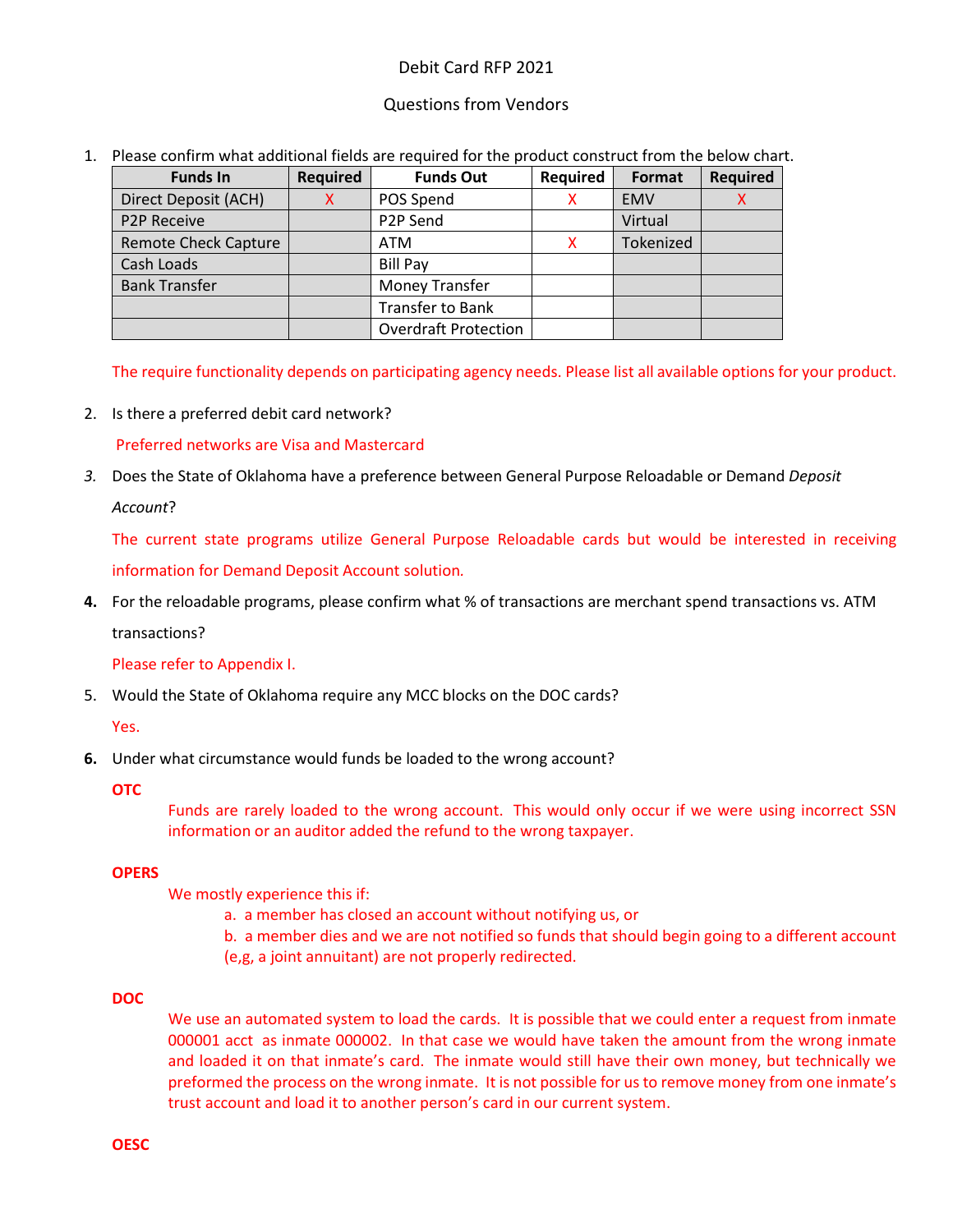Funds are generally not loaded into incorrect accounts. In cases of ID theft, the actual owner of the SSN is not the person that set up the claim so any funds will technically be paid into a wrong account. If this were to happen, the funds would need to be returned to the state, with a set of transaction details showing the associated transaction we sent that initially funded the card as well as any details for funds not able to be returned.

### **Teachers Retirement System (TRS)**

If the debit card company issuing the card provided us with an incorrect account number for the recipient/payee (or) if the recipient/payee provided TRS with the incorrect account number for payment. The second scenario is the least likely of the two as TRS is typically in direct communication with the card provider when setting up the account and card.

### **Multiple Injury Trust Fund (MITF)**

This has not ever happened. When payments are setup they are double checked.

#### **Payroll**

When an agency enters the direct deposit information on the wrong employee. For example Suzie has a pay card but the information is entered on Tommie. A payroll is processed for Tommie and the amount will go to Suzie's account in error and will have to be pulled back. This does happen occasionally.

#### 7. What is the expectation to service a consumer who fails KYC/OFAC?

#### **OTC**

As with current processes, if we are presented a flagged debit card refund for confirmation, and the refund must be returned to OTC due to failed confirmation, we will accept and process the reversal of the debit card refund.

#### **OPERS**

For both KYC and OFAC, we have strict internal controls and due diligence procedures to correctly identify our members before issuing payment so I don't see this as an issue for us. If for some reason a member failed or we were notified of an issue, we can always put a payment in a hold status until the issue is resolved.

## **DOC**

Our expectation is that if an inmate calls in to check on their account or get help with a card issue, they will be able to be identified by their birth date and/or SSN.

#### **OESC**

The account should be frozen and correlation information forwarded to the agency for further review. Should the account prove fraudulent, funds will need to be returned along with all information about transaction activities for that account for submission to law enforcement.

### **Teachers Retirement System (TRS)**

We would not service or expect the card provider to provide service to a payee/recipient who fails the KYC or OFAC compliance. The only benefit payments we issue to international recipients are by paper check or direct deposit. We do not issue payment to foreign/international banks. The one exception to this is 1-2 times a year, TRS issues payment to a beneficiary on a member's account as a result of their death, in which case we require a form W-8BEN on file with TRS along with a SSN or ITIN issued by the Social Security Administration or IRS. If a consumer (payee/recipient) failed compliance for KYC or OFAC, we would not issue them payment as Federal compliance would supersede any TRS or other State statute.

## **Multiple Injury Trust Fund (MITF)**

All of our claimants have been vetted through our attorneys and the courts.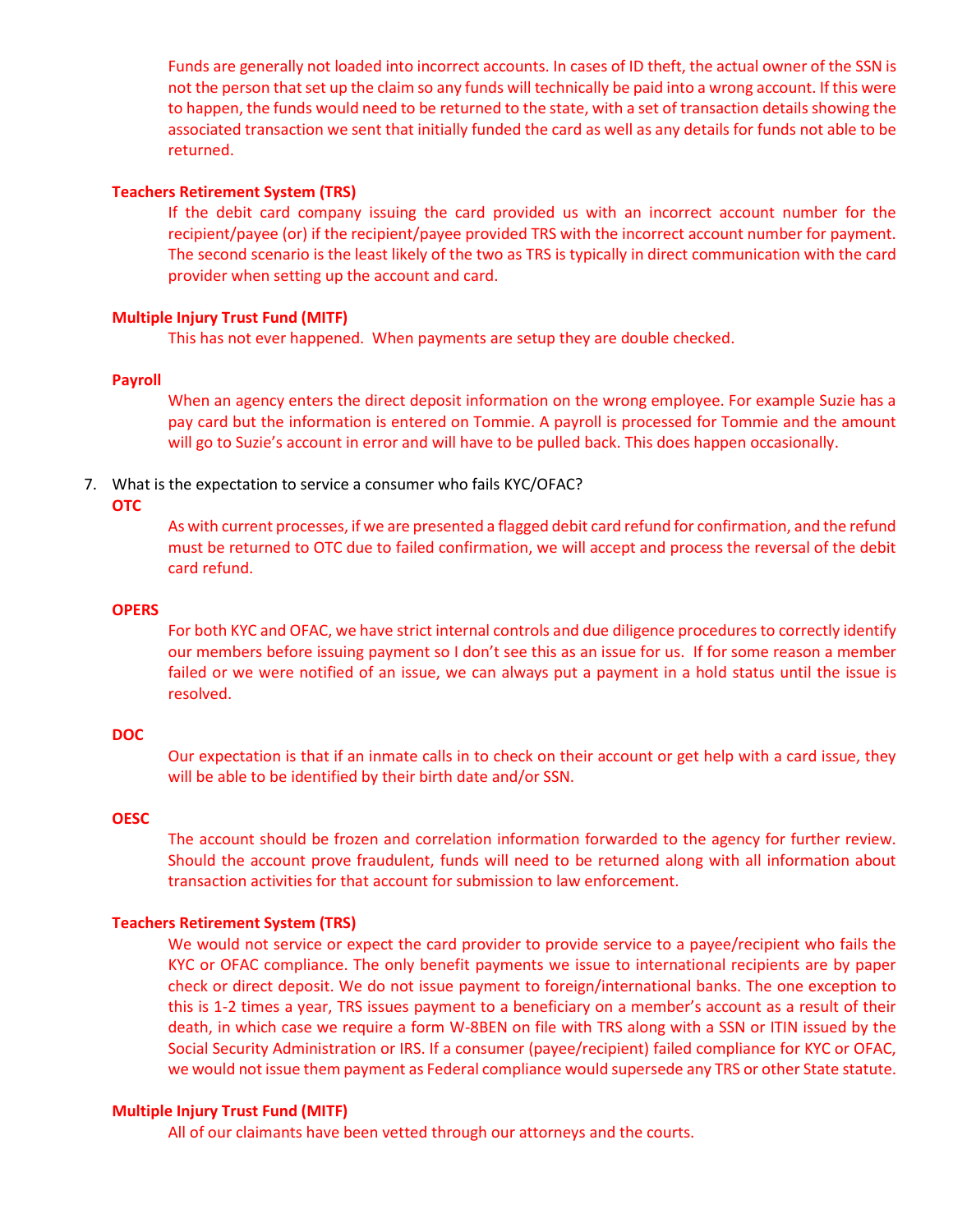### **Payroll**

Low, the use of the pay card is for payroll transactions. Other accounts payable transactions may also post to the pay card but I don't have knowledge of those. Employees are required to be processed through the E-Verify system to verify their identity (name and SSN) and work eligibility.

8. Sec. 1.5: Please clarify if price should go in Section 2 or Section 6.

There was an error in the original statement. It should read: Section 1 should contain the executive summary. Sections 2 through 6 should correspond to the sections of the RFP. Section 6 should include the completed pricing schedules provided in the appendices.

9. Sec. 1.5: Does OST want responses to Appendix B and C requirements, and should they be responded to at the end of Sections 4 and 5?

Please respond at the end of each section as well as the appendices.

10. Sec. 1.4 and 2: Should respondent submit exceptions, proposed terms and conditions, and our sample contract together in one Appendix?

Please respond with acceptance/exceptions/proposed terms within section 2. A sample contract can be provided as a separate appendix.

- 11. Sec. 3.2: Given the length of our 10K, may we provide evidence of our company's financial stability and longterm viability in electronic format only on the USB and via a link to the online statement? Yes, a link to an online statement would also be acceptable.
- 12. Sec. 1.13: Will OST please identify how it will evaluate proposals based on the categories listed in RFP Section 1.13 and define what will be the percent value and/or total point value of the identified categories (e.g., qualifications, cost, etc.)?

The categories listed in RFP Section 1.13 are all critical in the evaluation process and will be weighed accordingly.

- 13. Sec. 1.5: For complex documents like Microsoft Project plans and architecture diagrams, may bidders use larger paper folded down to 8.5 x 11 inch size? Yes.
- 14. Appendix D: Non-Collusion Certification requires a Solicitation or Purchase Order #. There is no Solicitation number, please confirm that we add N/A to this field on the form.

OST Debit Card Services Solicitation.

15. Sec. 1.4: The close proximity required by several persons to provide hardcopies increases exposure to COVID. Please consider revising the response requirements from hardcopy to an all-electronic submission, preferably via email or Portal upload; or alternatively, USBs only.

All submissions should be provided as outlined in section 1.5 of the RFP.

16. Appendix D: Non-Collusion Certification requires the Agency Number. Please provide the Agency number for the Oklahoma State Treasurer's Office.

740.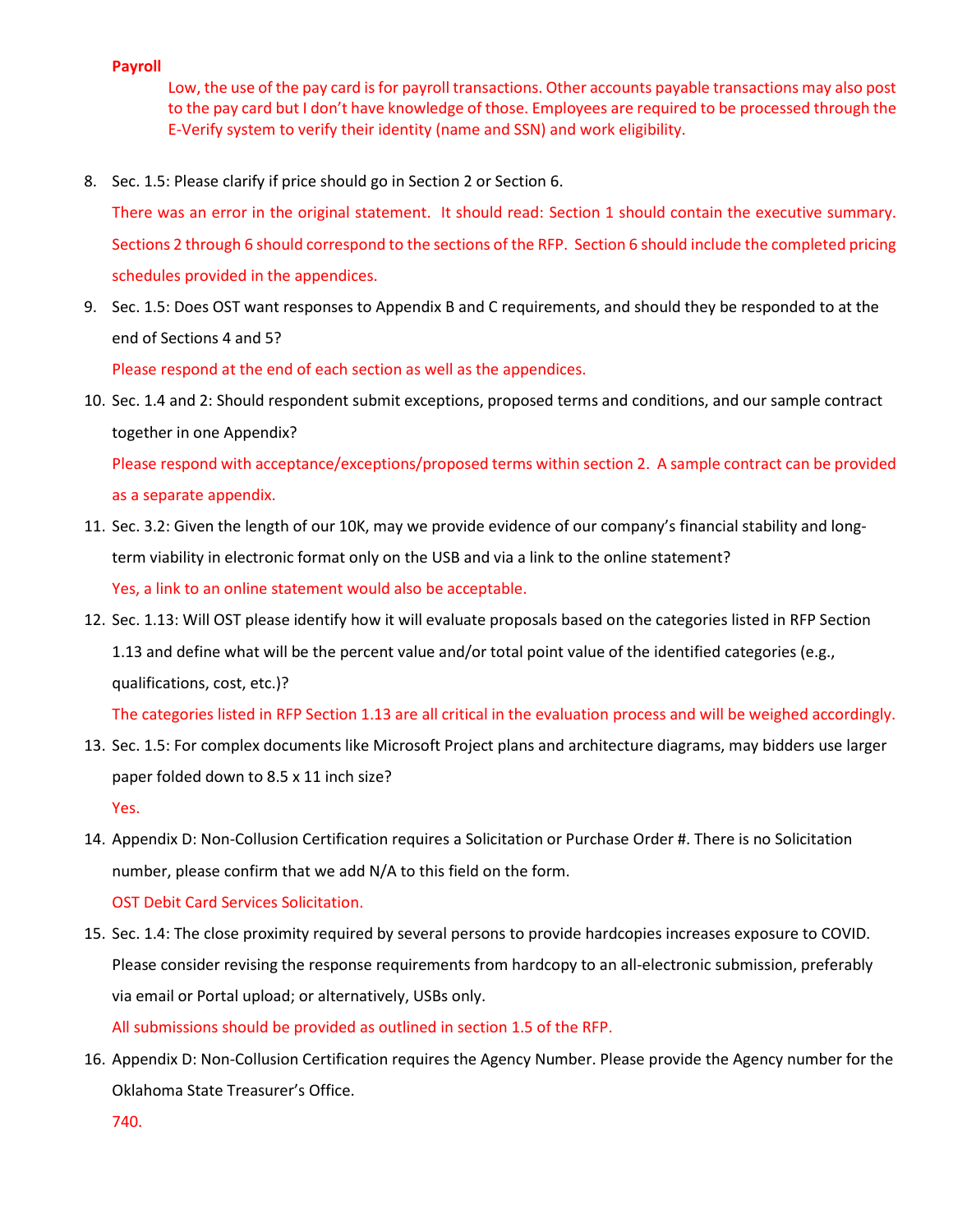17. Sec. 4: Are there banking services beyond the prepaid debit cards that the State is interested in for this procurement?

Not at this time. Only the services requested in the RFP.

- 18. Sec. 4: Are higher education employees offered the payroll card option? Higher education institutions must have direct deposit and if an employee is un-bankable, the payroll is placed on a pay card. Therefore, they do have the option to participate under the State's pay card program.
- 19. Sec. 5.8.3: In reference to Title IV refunds for students, no other reference in the RFP. Are those in scope in the RFP, and would the State please remove this requirement as Title IV student refunds fall under different regulations?

OST is interested in responses regarding the handling of Title IV funds for potential higher education inclusion in the future. If your program does not have a plan for Title IV refund cards please respond accordingly.

- 20. Sec. 5.16.1: Debit cards for unclaimed property, no other reference in the RFP. Are those in scope for the RFP? Yes.
- 21. Could the State please provide the following information for the OESC (UI) debit card program in FY2019 (prepandemic):
	- a. # of active cards receiving loads in pre‐pandemic FY 2019 54,555 cards loaded with funds during 2019
	- b. Average \$ amount loaded onto the card per month average \$1200 per claimant per month
	- c. # of ATM withdrawals per month

January – June 2021 = 390,258

- d. \$ of ATM withdrawals per month January – June 2021 = \$53.77 (average)
- e. # of Teller withdrawals per month January – June 2021 = 25,850
- f. \$ of Teller withdrawals per month January – June 2021 = \$329.62 (average)
- g. # of POS PIN transactions per month January – June 2021 = 661,538
- h. \$ of POS PIN transactions per month January – June 2021 = \$30.04 (average)
- i. # of POS signature transactions per month January – June 2021 = 1,490,980
- j. \$ of POS signature transactions per month January – June 2021 = \$11.46 (average)
- k. # of live agent phone calls per month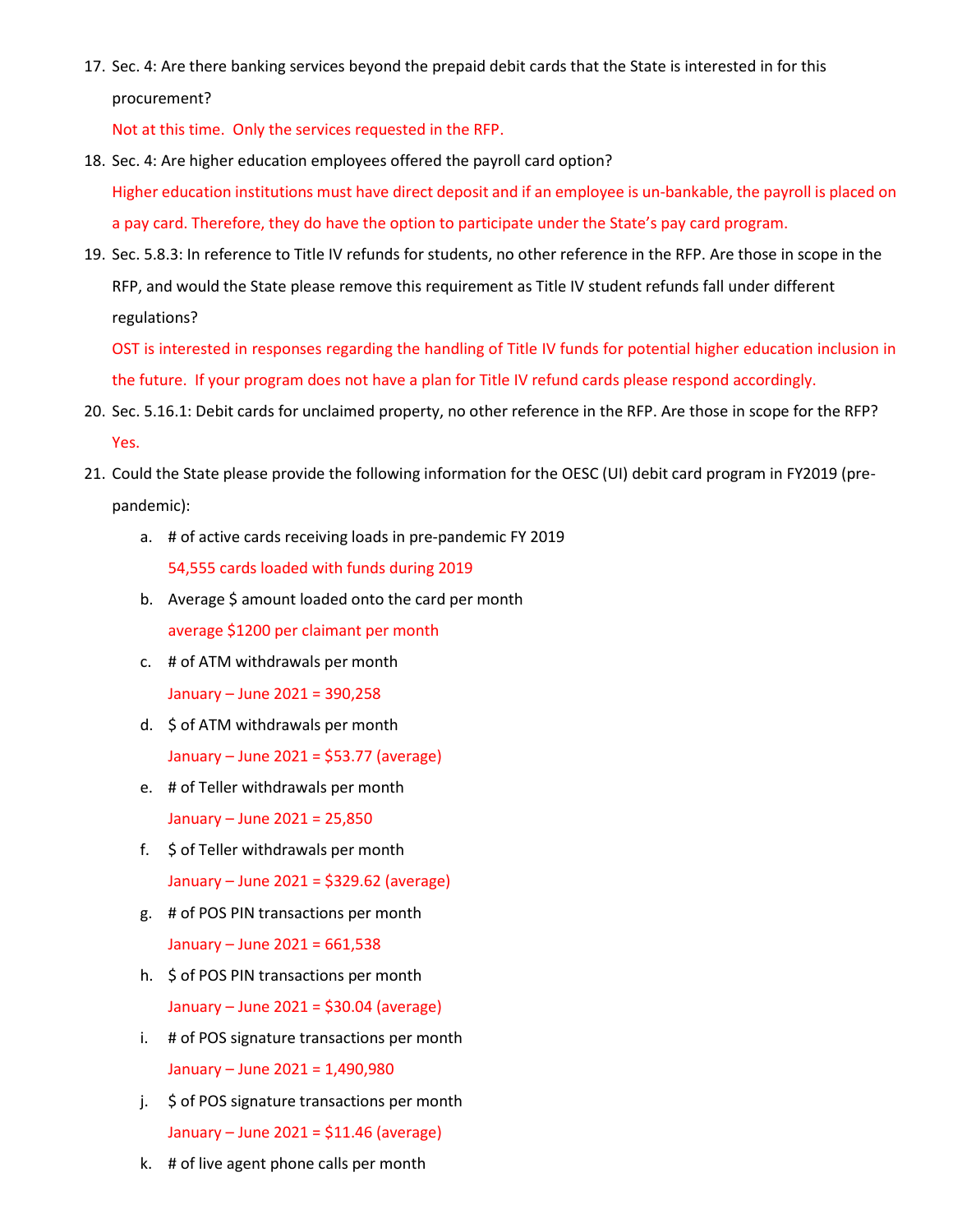January – June 2021 = 702,624

l. # of IVR calls per month

January – June 2021 = 702,624

m. Average # of weeks a card received loads

11.3

22. When does the contract with the current vendor end?

March 31, 2022

23. If a new vendor is awarded, what is your anticipated go live date?

Anticipated go live is first half of 2022 but would be dictated by the transition plan.

24. Sec. 5: Could you please share the total number of claimants for 2019 and 2020, as well as average number of weeks individuals were paid and confirm the disbursement totals for unemployment benefits?

2019 – 11.3 weeks, \$238M

2020 – 13.3 weeks, \$3B

- *25.* Sec. 5.7.4: Could the state please share how escheatment is currently handled? Escheatable funds should be reported and remitted in accordance with the provision of Oklahoma Statutes, Title 60 Chapter 13 Uniformed Unclaimed Property Act.
- 26. Sec. 5.8.3: Could you please share how processes to handle Title IV funds for student refunds is currently handled? No higher eds are participating.

The state does not have an active Title IV program.

- 27. What security parameters has the State instituted to protect against "identity theft"? Would it be possible to provide a volume ratio of prepaid cards vs. direct deposit? Each participating agency is responsible for validating its participants prior to enrollment in the debit card and pay card programs. Refer to Appendix H for volume ratios.
- 28. Sec. 1.2: Is it a requirement that we bid on all 7 payroll and debit card programs, or are we able to exclude those in which we seek not to participate? Ex: excluding Unemployment Benefits. It is not the intent of the state to split the contract by programs. Please include all services you can provide in your response.
- 29. Sec. 4 Summary: 41,000 higher education employees not being included in the numbers provided. Will those employees have the option of participating in the payroll program, or are they being excluded from participation completely? If they have the ability to opt in to the payroll program, please provide the statistics pertaining to that group.

Higher Education employees are not processed in the HCM payroll system; however, these employees can choose to use the pay card contracted through the Treasurer's office or can obtain their own from a bank of their choice. As of July 2021, there were approximately 900 higher education employees who participate under the pay card contract through the Treasurer's office.